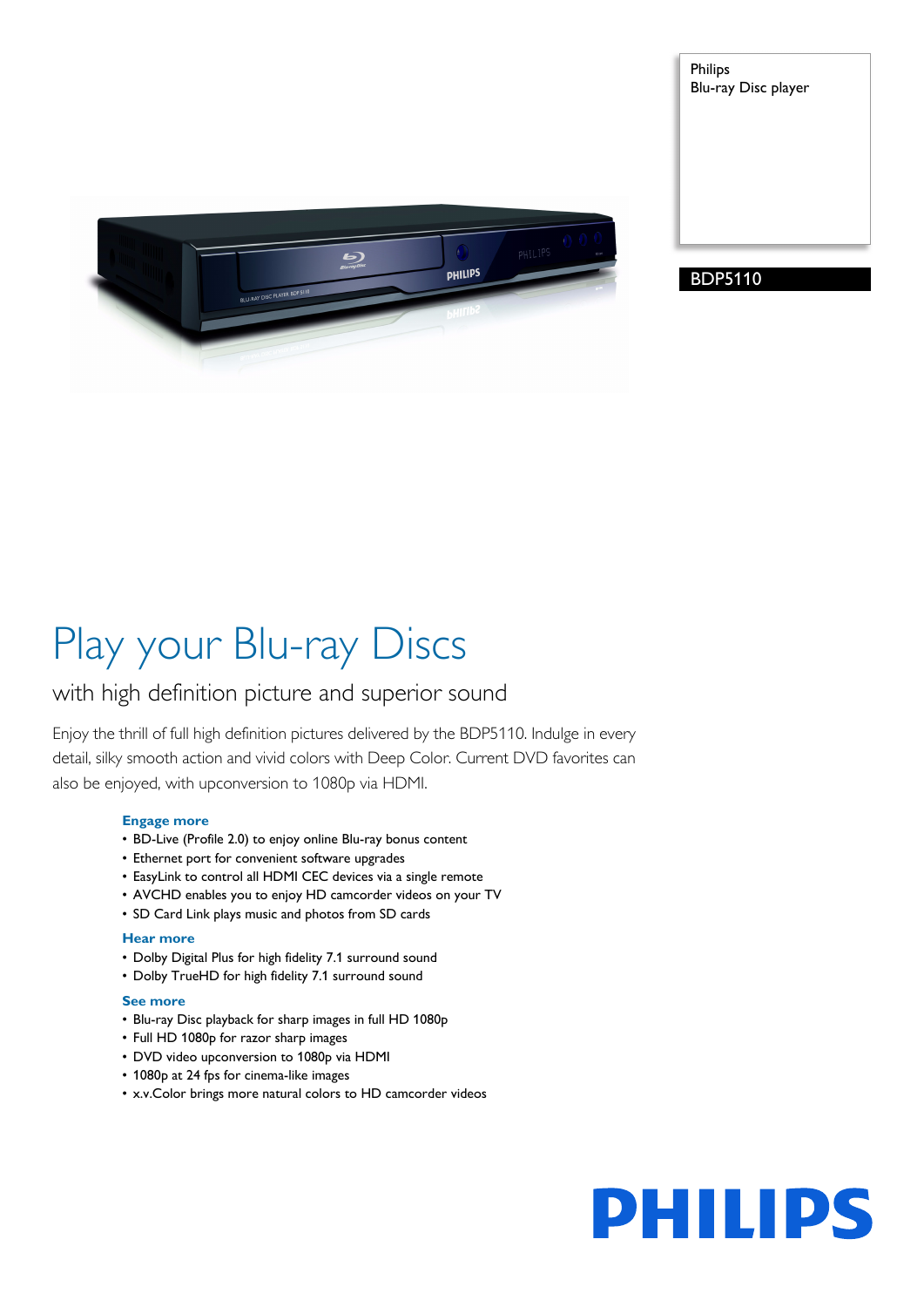# **Highlights**

# **Blu-ray Disc playback**

Blu-ray Discs have the capacity to carry high definition data, along with pictures in the 1920 x 1080 resolution that defines full high definition images. Scenes come to life as details leap at you, movements smoothen and images turn crystal clear. Blu-ray also delivers uncompressed surround sound - so your audio experience becomes unbelievably real. The high storage capacity of Blu-ray Discs also allow a host of interactive possibilities to be built in. Seamless navigation during playback and other exciting features like pop-up menus bring a whole new dimension to home entertainment.

# **BD-Live (Profile 2.0)**

BD-Live opens up your world of high definition even further. Receive up-to-date content just by connecting your Blu-ray Disc player to the internet. Exciting new things like exclusive downloadable content, live events, live chats, gaming and on-line shopping all await you. Ride the high definition wave with Blu-ray Disc playback and BD-Live

#### **Full HD 1080p**

Blu-ray Discs have the capacity to carry high definition data, along with pictures in the 1920 x 1080 resolution that defines full high definition images. This can only mean you get the best possible TV picture quality available today - so prepare to feast your eyes.

# **DVD video upconversion**



HDMI 1080p upconversion delivers images that are crystal clear. DVD movies in standard definition can now be enjoyed in high definition resolution - ensuring more details and more true-to-life pictures. Progressive Scan (represented by "p" in "1080p') eliminates the line structure prevalent on TV screens, again ensuring relentlessly sharp images. To top it off, HDMI makes a direct digital connection that can carry uncompressed digital HD video as well as digital multi-channel audio, without conversions to analog - delivering perfect picture and sound quality, completely free from noise.

# **EasyLink**

EasyLink lets you control multiple devices like DVD players, Blu-ray players, TV's etc. with one remote. It uses HDMI CEC industrystandard protocol to share functionality between devices through the HDMI cable. With one touch of a button, you can operate all your connected HDMI CEC enabled equipment simultaneously. Functions like standby and play can now be carried out with absolute ease.

#### **1080p at 24 fps**

Bring true cinema experience into your living room with 24 frames-per-second video. Original films are all recorded at this frame rate, providing an ambience and image texture that is so unique. Philips Blu-ray Disc players are equipped to bring you 24fps directly from Blu-ray Discs - thus giving you sensational cinema-like high definition images that will astound you.-

### **Dolby Digital Plus**



Dolby Digital Plus delivers 7.1 channels of high quality audio, carefully reproducing accurately what the director and producer intended. At the same time, it offers great 5.1 compatibility with current equipment. Dolby Digital Plus is highly sophisticated, but designed to be versatile - exceeding expectations today and tomorrow.

# **Dolby TrueHD**

Dolby TrueHD delivers 7.1 channels of the finest sound from your Blu-ray Discs. Audio reproduced is virtually indistinguishable from the studio master, so you hear what the creators intended for you to hear. Dolby TrueHD completes your high definition entertainment experience.